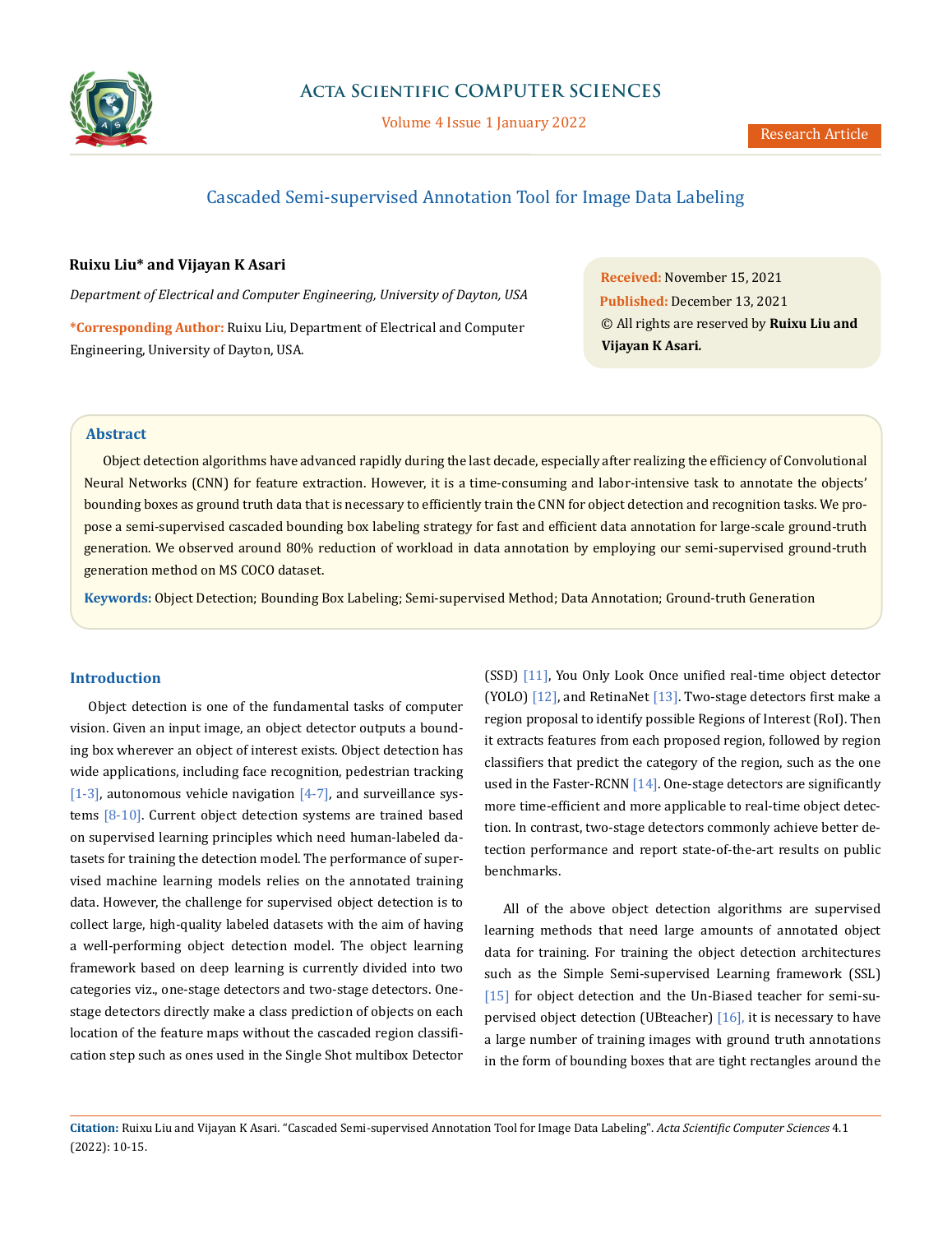objects of interest. In order to train robust detectors, the training data needs to be collected from a large-scale dataset. Traditionally, the annotation problem is solved by brute force approaches like crowd-sourcing by a large group of annotators on a web platform such as the Amazon Mechanical Turk [17]. Examples of some popular large-scale datasets for object detection with labeled data are PASCAL VOC [18], ImageNet [19], and MS COCO [20].

However, crowd-sourcing is also an expensive and time-consuming method. Moreover, for specific datasets like the aerial or medical datasets, crowd-sourcing might not be a feasible approach. For such cases, the researchers need to annotate their data one by one, which is extremely labor-intensive. In order to resolve this crucial issue, the development of a semi-automatic or automatic annotation method drew significant attention among deep learning researchers. In this paper, we propose a Cascaded Semi-supervised bounding box Annotation (CSA) methodology on image datasets for the generation of large amounts of ground truth data. The cascaded annotation approach takes advantage of a trained model to get the pseudo-labels on the unlabeled images and predict the annotation based on a retrained model. When the model is subsequently refined step by step, the need for human intervention for correcting the automatically labeled data is significantly reduced.

In the following sections, we review the related literature on object annotation firstly. Then a detailed discussion of the proposed cascaded semi-supervised annotation method is provided in Section 3. Next, we present our experimental setup with a brief description of the evaluation metrics and processing approaches together with the discussion of experimental results in Section 4. Finally, in Section 5, we present the conclusions and indicate the potential research directions for future work.

#### **Related work**

There have been many studies focusing on speeding up the image dataset annotation for the object detection tasks. One of the crowdsourcing methods is crowdsourcing annotations for visual object detection  $[17]$ . The three steps involved in this algorithm are drawing, quality verification, and coverage verification. In the drawing step, a worker draws one bounding box around one instance of the given image; in the quality verification step, a second worker verifies whether a bounding box is correctly drawn; and in the coverage verification step, a third worker verifies whether all object instances have bounding boxes.

One of the published methods for semi-automatic annotation is the Faster Bounding Box Annotation method [21] that uses a twostage semi-automatic approach to speed-up bounding box annotation on labeling small training datasets and correcting network proposals. Our proposed method is related to this concept, but we extend the two-stage approach into a cascaded training loop by incorporating step-by-step training iterations rather than employing only two stages. Another published method is the Iterative Bounding Box Annotation [22] that uses an iterative train-annotation loop, which is intended for efficient image annotation in a small batch of images at a time. This method uses the labeled data without employing any self-learning process.

Our cascaded annotation framework uses an incremental learning approach on a small batch of manually labeled images. Then, it trains a detection model with the labeled data to propose bounding boxes on a batch of unlabeled images. Finally, it requests the annotator to correct possible incorrect bounding boxes or label proposals. Thus, the involvement of human annotators is only in the correction stage.

### **Methodology**



 **Figure 1:** Architecture of the proposed CSA method.

Figure 1 shows the conceptual diagram of our proposed method for cascaded semi-supervised bounding box annotation. The object detection model is trained on a small set of manually annotated images. First, a trained model A is used to predict pseudo labels on all unlabeled data. Next, model B is trained to annotate the unlabeled data combining the labeled and pseudo labeled data. After the first round of train-infer correction, the detector is trained on the recently labeled batch. This process continues in a loop until all unlabeled batches are labeled.

**Citation:** Ruixu Liu and Vijayan K Asari*.* "Cascaded Semi-supervised Annotation Tool for Image Data Labeling". *Acta Scientific Computer Sciences* 4.1 (2022): 10-15.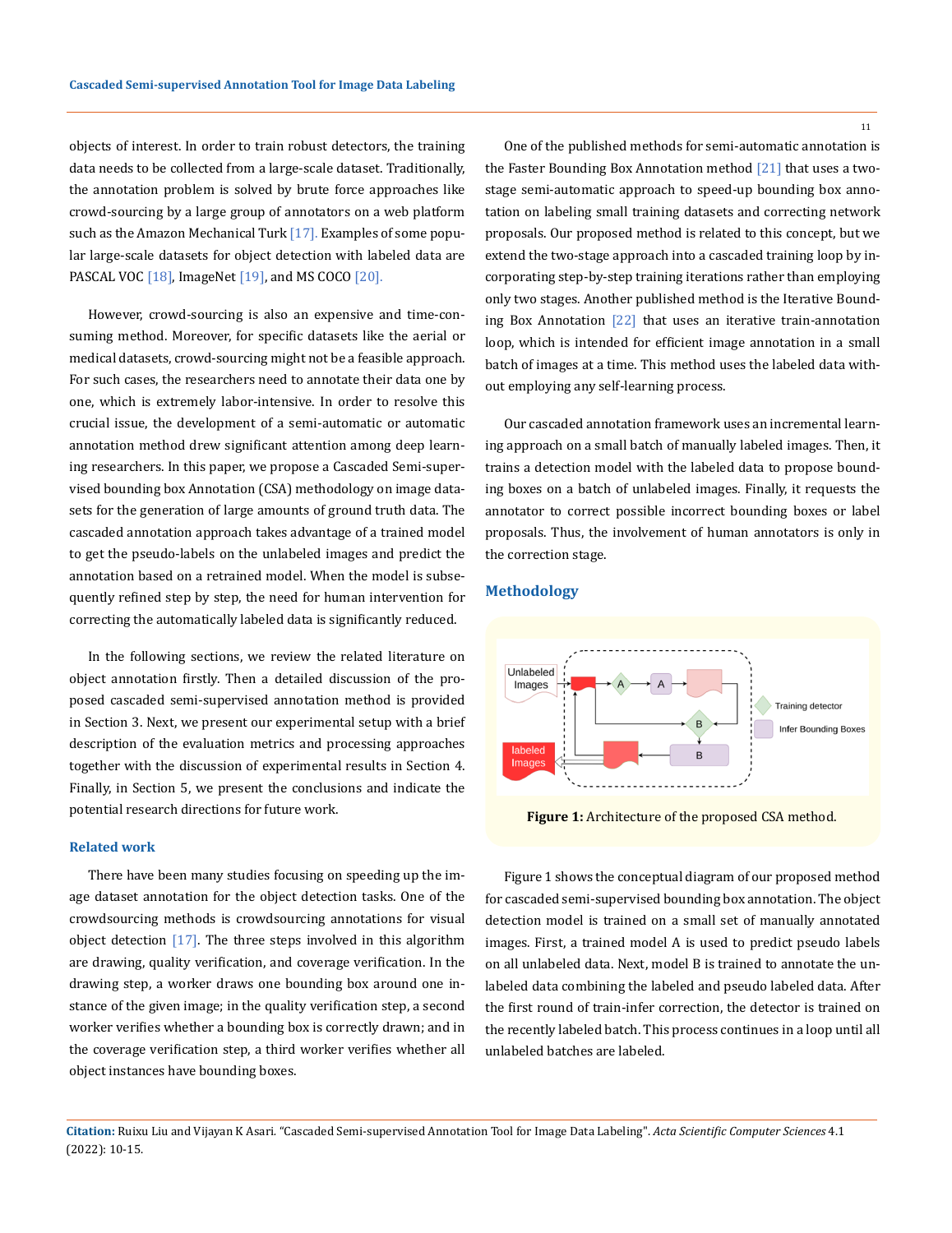The functional framework of the CSA method uses an incremental learning approach on a small batch of manually labeled images. Then we train a detection model with the labeled data to propose bounding boxes on a batch of unlabeled images and request the annotator to correct possible incorrect bounding boxes or label proposals. In this process, the involvement of human annotators is only in the correction stage. Hence, our method decreases the tedious task of manual annotations. Algorithm 1, shown below, summarizes all the relevant steps of the proposed iterative training method.

**Algorithm 1 Cascaded Semi-supervised Annotation** 

**Input:** Set of all images in the dataset randomly splits to  $N+1$ batches  $S_0$ ,  $S_1$ , ...,  $S_N$ . Set of pseudo labels  $P_{A_1}, P_{A_2}, \ldots, P_{A_N}$  created by models  $A_1, A_2, \ldots, A_N.$ 

Set of suggested labels  $P_{B_1}, P_{B_2}, \dots, P_{B_N}$  created by models  $B_1, B_2, \ldots, B_N.$ 

 $L_0 \leftarrow$  manually annotate images in batch S<sub>0</sub>.

### for  $i \in {1, 2, ..., N}$  do

if part A then

model  $A_i \leftarrow$  train the detector from the data S<sub>0</sub> to  $S_{i-1}$  with  $L_0, L_1, ..., L_{i-1}$ 

pseudo labels  $P_{A_i}$  to  $P_{A_N}$   $\leftarrow$  predicted by model  $A_i$ else

model  $B_i \leftarrow$  train the detector with the data from  $S_0$  to  $S_N$  with the labels  $L_0, L_1, ..., L_{i-1}$  and  $P_{A_i}, P_{A_{i+1}}, ..., P_{A_N}$ suggested labels  $P_{B_i}$  to  $P_{B_N}$   $\leftarrow$  predicted by model  $\mathrm{B}_i$ end

 $L_i \leftarrow$  do manual correction for the suggested labels end

**Output:** Fully labeled dataset  $L_0, L_1, ..., L_N$ .

#### **Algorithm 1**

The first step in the semi-supervised annotation procedure is to fully annotate (manually)an initial batch of images from the unlabeled dataset. This stage is fully manual and requires human involvement to draw bounding boxes and provide class labels on images. In this stage, we use a basic bounding box annotation tool (LabelImg) with no extra speed-up procedures to create bounding boxes. The second step is to train model A (supervised training) with the fully annotated data (L). Although any detector can be used for this purpose, we focus on the recent deep learningbased object detection models. The third step is to train humanannotated initially labeled data and pseudo labeled data together and relabel the pseudo-labeled data again. Now the system outputs

the human-annotated labeled data. Finally, the semi-supervised model suggests labeled data (after predicting the unlabeled data by the network B). Before the cascaded network starts outputting the fully annotated data, the human annotator needs to correct the bounding box labels suggested by model B.

#### **Experimental Results**

To evaluate the proposed CSA model on object localization, we must first determine how well the model predicts the object's location. Usually, this is done by drawing a bounding box around the object of interest, but in some cases, it is an N-sided polygon or even pixel by pixel segmentation. The localization task is typically evaluated on the Intersection over Union threshold (IoU) for all of these cases, as shown in figure 2. IOU is obtained by dividing the area of overlap (intersection) between the bounding boxes by the area of the union of the bounding boxes. Considering intersection over union as the most commonly used evaluation metric of object detection, estimating regression quality can judge the IoU between the predicted bounding box and its corresponding ground-truth box. For two bounding boxes, IoU can be calculated as the intersection area divided by the union area. In figure 2, the green box is the predicted box, and the red box is the ground truth box.



 **Figure 2:** IoU calculation procedure.

Our goal is to estimate the human workload in a simulated setting, attempting to determine how much time a human would spend on a full annotation campaign. We assume the user would correct the annotation if the intersection-over-union (IoU) is less than 0.5. The overlap between the true object location and the predicted bounding box less than 50% is commonly used in object

**Citation:** Ruixu Liu and Vijayan K Asari*.* "Cascaded Semi-supervised Annotation Tool for Image Data Labeling". *Acta Scientific Computer Sciences* 4.1 (2022): 10-15.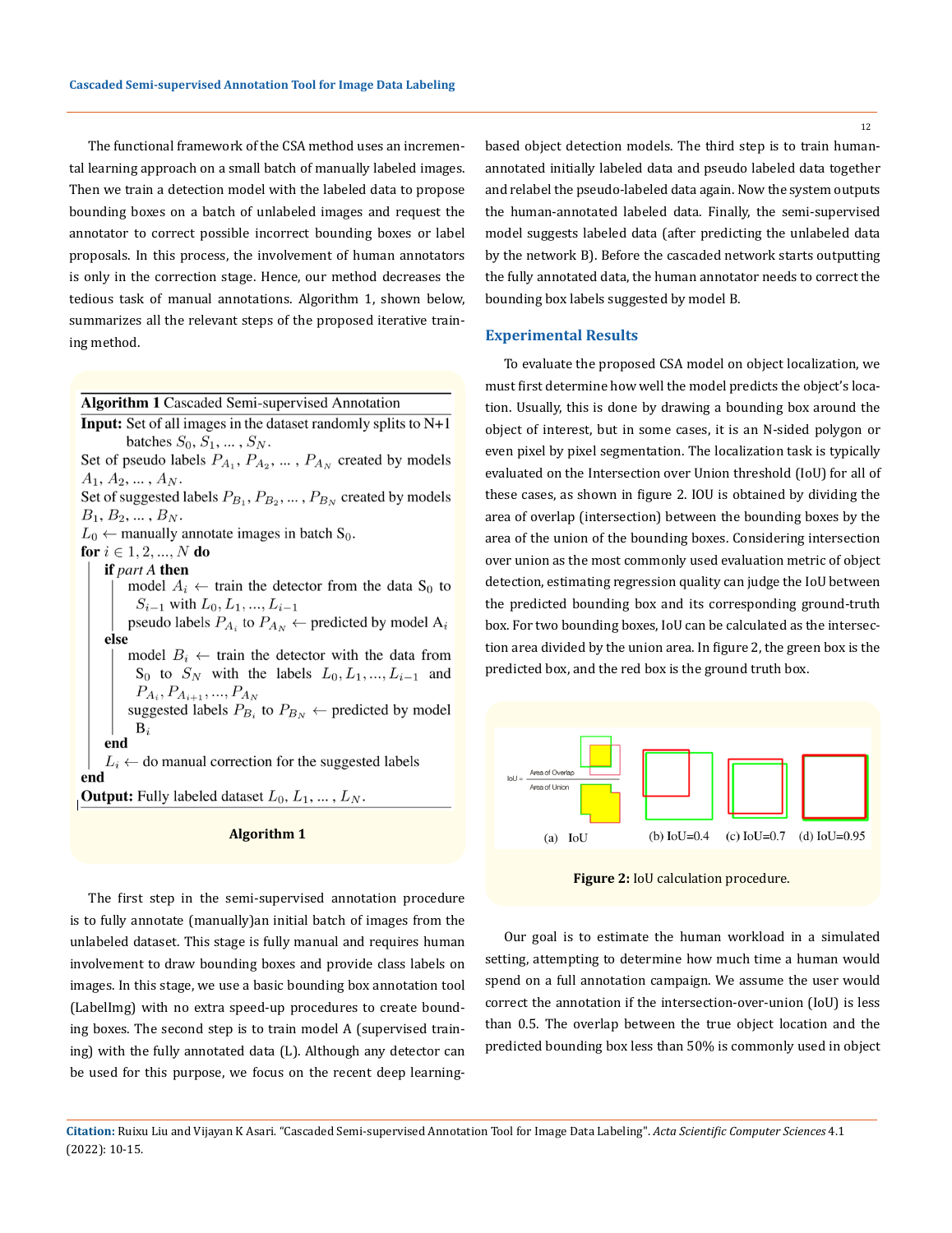detection performance evaluation. Using IoU, we can identify if the detection (a Positive) is correct (True) or not (False). If IoU is larger than 0.5, it is considered as a true positive (TP), and otherwise, it is a false positive (FP). Given the ground truth (GT) of the dataset, we can compute the true positive (TP), false positive (FP), false negative (FN), and true negative (TN) rates. The precision score is computed as:

$$
Precision = \frac{TP}{TP + FP}
$$

The precision is to compute the number of true positives relative to the sum of the true positives and false positives. That is the fraction of detected items that are correct. The recall score is computed as:

$$
Recall = \frac{TP}{TP + FN}
$$

The recall is a fraction of correctly detected items among all the items that should have been detected. The maximum workload (all of the targets are manually labeled) is:

Max workload = # of all targets

The correction workload is the sum of these two steps:

# of corrections = $α \times #$  of relabeling + $β \times #$  of removals,

where  $\alpha$ = 1 and  $\beta$ = 0.5.

The relabeling and removal workloads are computed as:

# of relabeling = FN = # of targets−TP

# of removals = FP = # of detections−TP

The total workload is computed as:

# of workload = #of initial labeling + #of corrections

The human annotation workload for different ratios of training data from the total dataset is shown in figure 3. The remaining data will be used for model prediction to subsequently retrain the model employing human intervention.

It can be seen in figure 3 that as the initial training increases, the workload also increases. Moreover, the more initial data labeled, the better testing performance we can get. The best workload is



 **Figure 3:** Total annotation workload for different dataset splitting.

found for the COCO dataset when the initial training set is between 3% and 10%. When the initial labeling is less than 3%, the workload is also more than the best workload that is observed for 3%.

| <b>Method</b> | Evalua-   | $1\%$       | 5%         | 10%        | 20%        |
|---------------|-----------|-------------|------------|------------|------------|
|               | tion      |             |            |            |            |
| Yolo          | workload  | $9051 \pm$  | $5240 \pm$ | 5086 $\pm$ | $6986 \pm$ |
|               |           | 642         | 289        | 141        | 77         |
|               | reduction | $63.11\%$ ± | 78.64%     | 79.27%     | 71.52%     |
|               |           | 2.6%        | ± 1.2%     | ± 0.6%     | ± 0.3%     |
| Faster-       | workload  | $7315 \pm$  | $4795 \pm$ | $4441 \pm$ | $5806 \pm$ |
| <b>RCNN</b>   |           | 314         | 313        | 101        | 95         |
|               | reduction | $70.18\%$ ± | 80.45%     | 81.90%     | 76.33%     |
|               |           | 1.3%        | ± 1.3%     | ± 0.4%     | ± 0.3%     |

**Table 1**: Total annotation workload for different methods at different dataset splitting.

We tested our CSA method with two popular detectors, which are Yolo5 and Faster-RCNN with FPN (Feature Pyramid Network) and ROI-align. For each method, we tested 5 times at 1%, 5%, 10%, and 20% initial training data splitting ratios (manually labeled). The quantitative results are shown in table 1. Figure 4 shows that the two-stage method (Faster RCNN) is better than the one-stage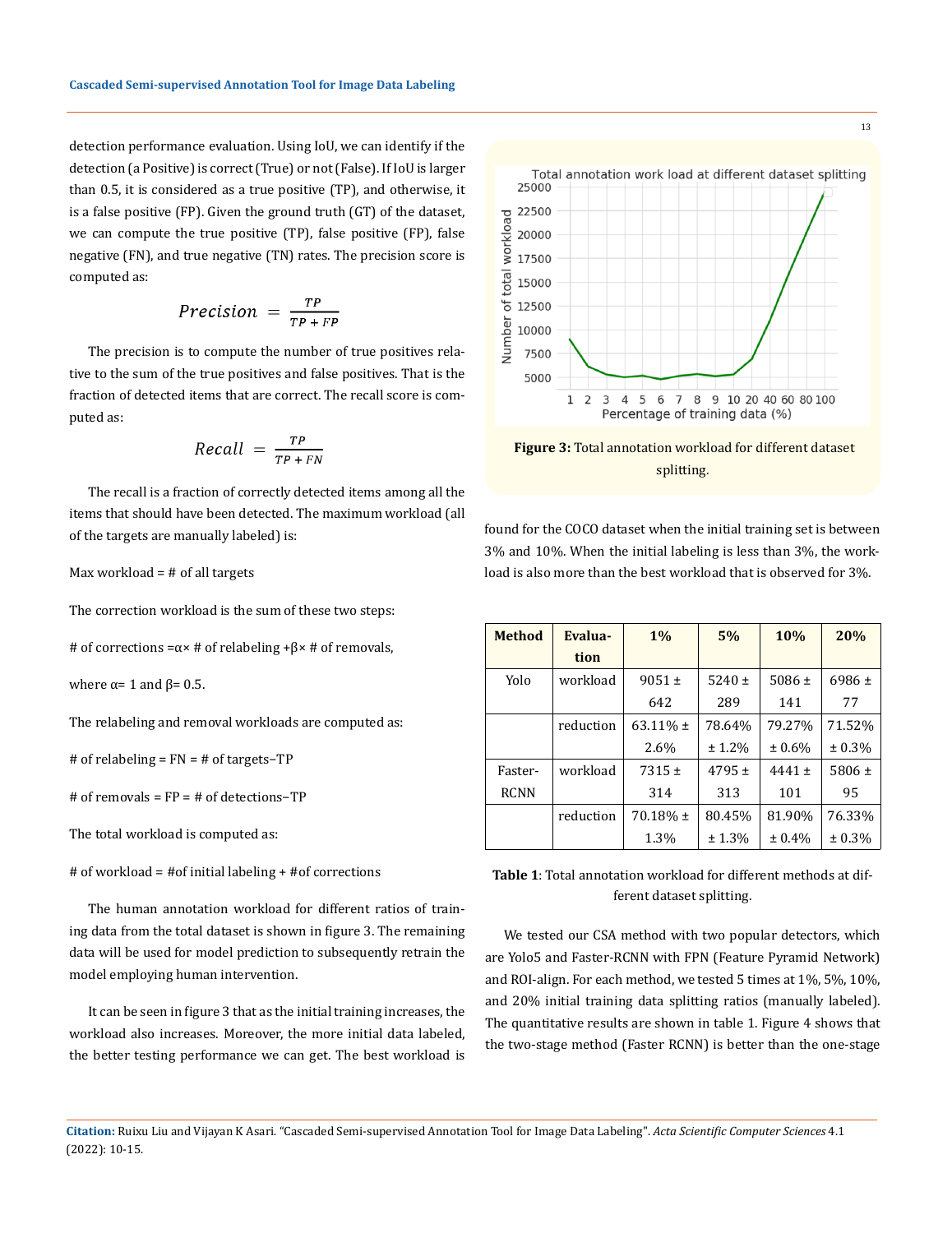method (Yolo5). Furthermore, with the initial labeled data increase, the workload reduction rate is found to be stable.





### **Conclusion**

We proposed a similarity-based self-trained approach for the efficient labeling of object detection datasets. The proposed approach can produce high-quality annotation with a reasonable annotation budget. Most of the tedious work is done by the machine, while the human annotator mostly takes care of correction work which is often easier than labeling images from scratch. Extensive experiments on the MS COCO dataset showed that a large amount of manual annotation work could be saved if some focus is paid on sample selection prior to the network training. In the future, we would like to apply this method to more challenging video dataset annotation for semantic segmentation, specifically for the annotation of aerial datasets for lake and pond region segmentation in our ongoing phytoplankton research work. Furthermore, we suggest incorporating unsupervised clustering methods that could reduce human workload even more by automatically selecting the important clusters for initiating the iterative labeling process.

#### **Bibliography**

1. Ruixu Liu., *et al*[. "Attention mechanism exploits temporal con](https://openaccess.thecvf.com/content_CVPR_2020/papers/Liu_Attention_Mechanism_Exploits_Temporal_Contexts_Real-Time_3D_Human_Pose_Reconstruction_CVPR_2020_paper.pdf)[texts: Real-time 3d human pose reconstruction". Proceedings](https://openaccess.thecvf.com/content_CVPR_2020/papers/Liu_Attention_Mechanism_Exploits_Temporal_Contexts_Real-Time_3D_Human_Pose_Reconstruction_CVPR_2020_paper.pdf)  [of the IEEE/CVF Conference on Computer Vision and Pattern](https://openaccess.thecvf.com/content_CVPR_2020/papers/Liu_Attention_Mechanism_Exploits_Temporal_Contexts_Real-Time_3D_Human_Pose_Reconstruction_CVPR_2020_paper.pdf)  [Recognition \(2020\).](https://openaccess.thecvf.com/content_CVPR_2020/papers/Liu_Attention_Mechanism_Exploits_Temporal_Contexts_Real-Time_3D_Human_Pose_Reconstruction_CVPR_2020_paper.pdf)

- 2. Zhe Cao., *et al*[. "OpenPose: realtime multi-person 2D pose es](https://ieeexplore.ieee.org/stamp/stamp.jsp?arnumber=8765346&casa_token=0KRpma83r8YAAAAA:kxZG85OZzrBLcZJQ8ZW5XZaxd2Ad2tr2e7Ht9I3P892zhQ9kkemGrpghYD45s1gHGr_jRHtj3jZL)[timation using Part Affinity Fields".](https://ieeexplore.ieee.org/stamp/stamp.jsp?arnumber=8765346&casa_token=0KRpma83r8YAAAAA:kxZG85OZzrBLcZJQ8ZW5XZaxd2Ad2tr2e7Ht9I3P892zhQ9kkemGrpghYD45s1gHGr_jRHtj3jZL) *IEEE Transactions on Pat[tern Analysis and Machine Intelligence](https://ieeexplore.ieee.org/stamp/stamp.jsp?arnumber=8765346&casa_token=0KRpma83r8YAAAAA:kxZG85OZzrBLcZJQ8ZW5XZaxd2Ad2tr2e7Ht9I3P892zhQ9kkemGrpghYD45s1gHGr_jRHtj3jZL)* 43.1 (2019): 172-186.
- 3. Ruixu Liu., *et al*[. "Enhanced 3d human pose estimation from](https://link.springer.com/article/10.1007/s11263-021-01436-0)  [videos by using attention-based neural network with dilated](https://link.springer.com/article/10.1007/s11263-021-01436-0)  convolutions". *[International Journal of Computer Vision](https://link.springer.com/article/10.1007/s11263-021-01436-0)* 129.5 [\(2021\): 1596-1615.](https://link.springer.com/article/10.1007/s11263-021-01436-0)
- 4. Ruixu Liu., *et al*[. "SLAM for robotic navigation by fusing rgb-d](https://ieeexplore.ieee.org/abstract/document/8835472)  [and inertial data in recurrent and convolutional neural net](https://ieeexplore.ieee.org/abstract/document/8835472)works". 2019 IEEE 5<sup>th</sup> International Conference on Mechatron[ics System and Robots \(ICMSR\). IEEE \(2019\).](https://ieeexplore.ieee.org/abstract/document/8835472)
- 5. Qingquan Li., *et al*[. "A sensor-fusion drivable-region and lane](https://ieeexplore.ieee.org/stamp/stamp.jsp?arnumber=6594920&casa_token=naFFmPcmwIcAAAAA:07_peO0sG089wju2_sGXrgXOlo0RoJasy9QeyVoK8kLJH7WP313SxInyJu0H8BUCREESlJFUszCK)[detection system for autonomous vehicle navigation in chal](https://ieeexplore.ieee.org/stamp/stamp.jsp?arnumber=6594920&casa_token=naFFmPcmwIcAAAAA:07_peO0sG089wju2_sGXrgXOlo0RoJasy9QeyVoK8kLJH7WP313SxInyJu0H8BUCREESlJFUszCK)lenging road scenarios". *[IEEE Transactions on Vehicular Tech](https://ieeexplore.ieee.org/stamp/stamp.jsp?arnumber=6594920&casa_token=naFFmPcmwIcAAAAA:07_peO0sG089wju2_sGXrgXOlo0RoJasy9QeyVoK8kLJH7WP313SxInyJu0H8BUCREESlJFUszCK)nology* [63.2 \(2013\): 540-555.](https://ieeexplore.ieee.org/stamp/stamp.jsp?arnumber=6594920&casa_token=naFFmPcmwIcAAAAA:07_peO0sG089wju2_sGXrgXOlo0RoJasy9QeyVoK8kLJH7WP313SxInyJu0H8BUCREESlJFUszCK)
- 6. [Liu Ruixu and Vijayan K Asari. "3D indoor scene reconstruc](https://www.spiedigitallibrary.org/conference-proceedings-of-spie/10221/102210D/3D-indoor-scene-reconstruction-and-change-detection-for-robotic-sensing/10.1117/12.2262831.short?SSO=1)[tion and change detection for robotic sensing and navigation".](https://www.spiedigitallibrary.org/conference-proceedings-of-spie/10221/102210D/3D-indoor-scene-reconstruction-and-change-detection-for-robotic-sensing/10.1117/12.2262831.short?SSO=1)  [Mobile Multimedia/Image Processing, Security, and Applica](https://www.spiedigitallibrary.org/conference-proceedings-of-spie/10221/102210D/3D-indoor-scene-reconstruction-and-change-detection-for-robotic-sensing/10.1117/12.2262831.short?SSO=1)[tions. International Society for Optics and Photonics 10221](https://www.spiedigitallibrary.org/conference-proceedings-of-spie/10221/102210D/3D-indoor-scene-reconstruction-and-change-detection-for-robotic-sensing/10.1117/12.2262831.short?SSO=1)  [\(2017\).](https://www.spiedigitallibrary.org/conference-proceedings-of-spie/10221/102210D/3D-indoor-scene-reconstruction-and-change-detection-for-robotic-sensing/10.1117/12.2262831.short?SSO=1)
- 7. Liu Ruixu., *et al*[. "3D change detection in staggered voxels](https://www.spiedigitallibrary.org/conference-proceedings-of-spie/9869/98690J/3D-change-detection-in-staggered-voxels-model-for-robotic-sensing/10.1117/12.2227215.short)  [model for robotic sensing and navigation". Mobile Multime](https://www.spiedigitallibrary.org/conference-proceedings-of-spie/9869/98690J/3D-change-detection-in-staggered-voxels-model-for-robotic-sensing/10.1117/12.2227215.short)[dia/Image Processing, Security, and Applications. Internation](https://www.spiedigitallibrary.org/conference-proceedings-of-spie/9869/98690J/3D-change-detection-in-staggered-voxels-model-for-robotic-sensing/10.1117/12.2227215.short)[al Society for Optics and Photonics 9869 \(2016\).](https://www.spiedigitallibrary.org/conference-proceedings-of-spie/9869/98690J/3D-change-detection-in-staggered-voxels-model-for-robotic-sensing/10.1117/12.2227215.short)
- 8. Aspiras Theus H., *et al*[. "Active Recall Networks for Multiper](https://www.scitepress.org/Papers/2019/83693/83693.pdf)[spectivity Learning through Shared Latent Space Optimiza](https://www.scitepress.org/Papers/2019/83693/83693.pdf)tion". *IJCCI* [\(2019\).](https://www.scitepress.org/Papers/2019/83693/83693.pdf)
- 9. Aspiras Theus., *et al*[. "Convolutional auto-encoder for vehicle](https://www.spiedigitallibrary.org/conference-proceedings-of-spie/10995/109950D/Convolutional-auto-encoder-for-vehicle-detection-in-aerial-imagery-Conference/10.1117/12.2520253.short?sessionGUID=ad883c9d-902b-c999-3ced-268bead49a28&sessionGUID=ad883c9d-902b-c999-3ced-268bead49a28&webSyncID=a0ce46e9-e6ec-7a49-dab6-a0cbad059329)  [detection in aerial imagery \(conference presentation\)". Pat](https://www.spiedigitallibrary.org/conference-proceedings-of-spie/10995/109950D/Convolutional-auto-encoder-for-vehicle-detection-in-aerial-imagery-Conference/10.1117/12.2520253.short?sessionGUID=ad883c9d-902b-c999-3ced-268bead49a28&sessionGUID=ad883c9d-902b-c999-3ced-268bead49a28&webSyncID=a0ce46e9-e6ec-7a49-dab6-a0cbad059329)[tern Recognition and Tracking XXX. International Society for](https://www.spiedigitallibrary.org/conference-proceedings-of-spie/10995/109950D/Convolutional-auto-encoder-for-vehicle-detection-in-aerial-imagery-Conference/10.1117/12.2520253.short?sessionGUID=ad883c9d-902b-c999-3ced-268bead49a28&sessionGUID=ad883c9d-902b-c999-3ced-268bead49a28&webSyncID=a0ce46e9-e6ec-7a49-dab6-a0cbad059329)  [Optics and Photonics, 10995 \(2019\).](https://www.spiedigitallibrary.org/conference-proceedings-of-spie/10995/109950D/Convolutional-auto-encoder-for-vehicle-detection-in-aerial-imagery-Conference/10.1117/12.2520253.short?sessionGUID=ad883c9d-902b-c999-3ced-268bead49a28&sessionGUID=ad883c9d-902b-c999-3ced-268bead49a28&webSyncID=a0ce46e9-e6ec-7a49-dab6-a0cbad059329)
- 10. Liu Ruixu., *et al*[. "Deep neural network based approach for](https://www.spiedigitallibrary.org/conference-proceedings-of-spie/11735/117350B/Deep-neural-network-based-approach-for-robust-aerial-surveillance/10.1117/12.2591194.short)  [robust aerial surveillance". Pattern Recognition and Tracking](https://www.spiedigitallibrary.org/conference-proceedings-of-spie/11735/117350B/Deep-neural-network-based-approach-for-robust-aerial-surveillance/10.1117/12.2591194.short)  [XXXII. International Society for Optics and Photonics 11735](https://www.spiedigitallibrary.org/conference-proceedings-of-spie/11735/117350B/Deep-neural-network-based-approach-for-robust-aerial-surveillance/10.1117/12.2591194.short)  [\(2021\).](https://www.spiedigitallibrary.org/conference-proceedings-of-spie/11735/117350B/Deep-neural-network-based-approach-for-robust-aerial-surveillance/10.1117/12.2591194.short)
- 11. Liu Wei., *et al*[. "SSD: Single shot multibox detector". European](https://link.springer.com/chapter/10.1007/978-3-319-46448-0_2)  [Conference on Computer Vision, Springer, Cham \(2016\).](https://link.springer.com/chapter/10.1007/978-3-319-46448-0_2)